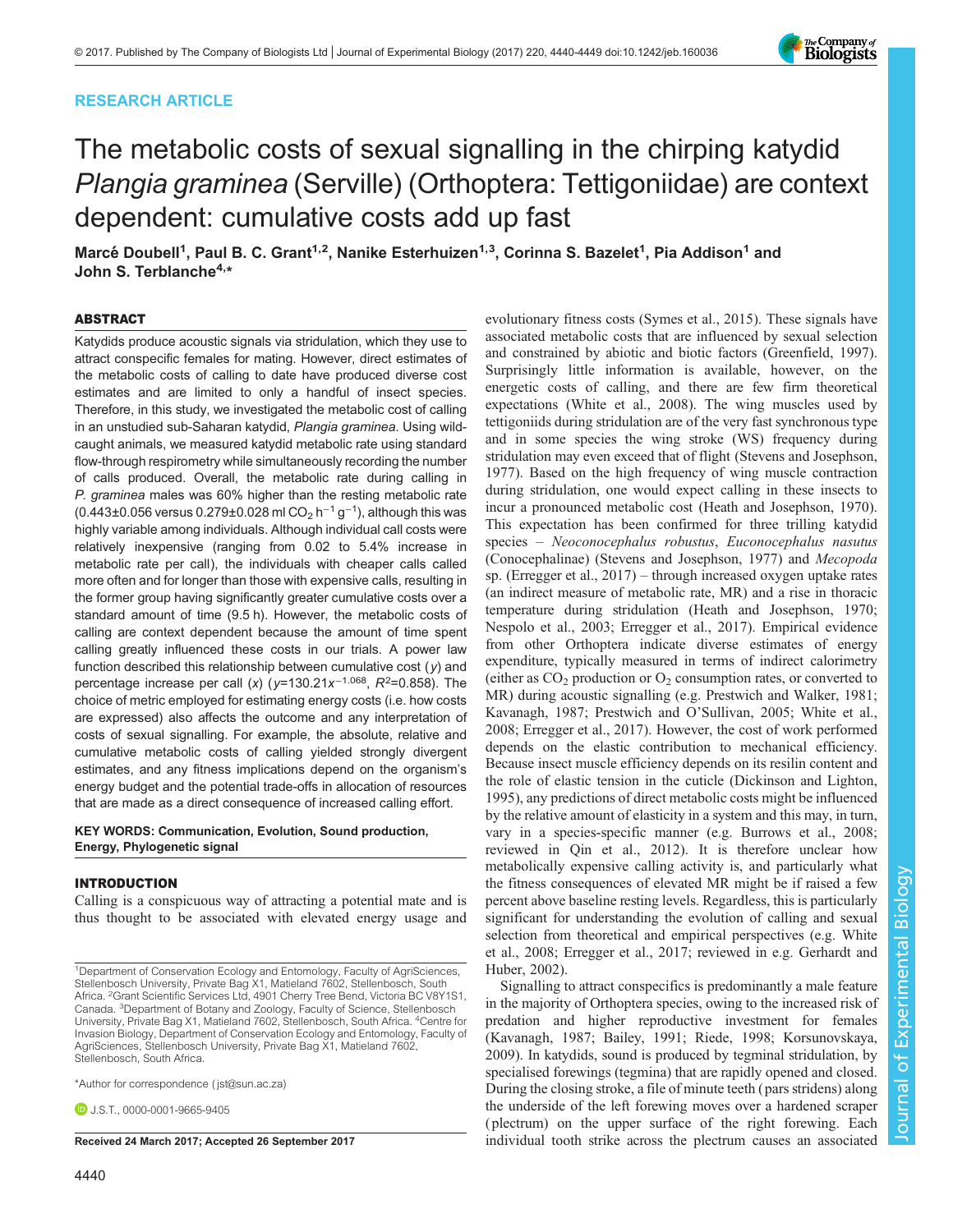|                  | <b>List of symbols and abbreviations</b>                   |
|------------------|------------------------------------------------------------|
| <b>BLED</b>      | band limited energy detector                               |
| <b>CMR</b>       | calling metabolic rate                                     |
| <b>FMR</b>       | flying metabolic rate                                      |
| <b>ICC</b>       | intraclass correlation coefficient                         |
| <b>MR</b>        | metabolic rate                                             |
| $MR_{me}$        | mass-specific metabolic rate                               |
| <b>RMR</b>       | resting metabolic rate                                     |
| RMR <sub>c</sub> | resting metabolic rate at the lowest MR period (even if an |
|                  | individual did call during this period)                    |
| RMR <sub>n</sub> | resting metabolic rate at no calls                         |
| RQ.              | respiratory quotient                                       |
| $V_{CO2}$        | carbon dioxide production rate                             |
| $V_{O_2}$        | oxygen consumption rate                                    |
| <b>WS</b>        | wing stroke                                                |
| <b>WSR</b>       | wing stroke rate                                           |
|                  |                                                            |

membrane (mirror) surrounded by a sclerotised U-shaped frame to resonate and amplify sound [\(Greenfield, 1997](#page-8-0)). Thus, a complete cycle of the wing opening and closing (one WS) can generate a single chirp, comprising multiple pulses of sound, which are the smallest amplitude modulations within signals ([Bailey et al., 1993\)](#page-8-0). Wing stroke rates (WSRs) may vary from a few to several hundred per second, and are characteristic in each species for a given temperature [\(Prestwich and Walker, 1981](#page-9-0)). If a few WSs (i.e. chirps) are followed by a pause and then more WSs, the calling pattern is referred to as chirping. However, if many WSs occur continuously, the calling song is termed a trill [\(Gerhardt and Huber, 2002\)](#page-8-0). Katydids have a very wide range of calling strategies in terms of the temporal structure of the call [\(Bailey et al., 1993\)](#page-8-0). Calls may be nearly continuous, such as in many coneheads (Tettigoniidae: Conocephalinae; [Josephson, 1973](#page-9-0); [Counter, 1977](#page-8-0)), or extremely brief sounds, as in the chirps of some phaneropterines (Tettigoniidae: Phaneropterinae; [Heller, 1990](#page-8-0)).

For many invertebrate species, the energy expenditure during calling may approach or even surpass the level reached during other activities [\(Prestwich, 1994\)](#page-9-0). Calling can therefore expend a large proportion of the insect's total daily energy budget, especially if maintained over a long period [\(Prestwich and Walker, 1981\)](#page-9-0). Moreover, the cost of calling is additional to other metabolic or fitness costs that can be involved during mating [\(Calow, 1979](#page-8-0)). For example, the production and exchange of a nuptial gift in the form of a spermatophylax is an important reproductive strategy in katydids ([Lehmann, 2012](#page-9-0)). As reproductive investment by the male entails more than just the donation of its sperm, any metabolic cost of calling could energetically constrain its mating behaviour ([Arak,](#page-8-0) [1983](#page-8-0)). Furthermore, because reproductive success of singing insects is closely related to their calling success, they are under selective pressure to optimise their calling efficiency ([Bennet-Clark, 1998\)](#page-8-0). If females prefer males that invest more energy in their calls, their genetic material will spread through the population and, consequently, result in greater fitness [\(Bailey et al., 1993](#page-8-0)). If this is indeed the case, it becomes important to determine a robust estimate of the metabolic costs or energetic consequences of calling and understand the contexts in which trade-offs might be made [\(Symes et al., 2015](#page-9-0)).

Previous studies examining the metabolic costs of calling in Orthoptera have mainly focused on a handful of species of crickets and mole crickets, most of which call relatively continuously [\(Prestwich and Walker, 1981](#page-9-0); [Kavanagh, 1987](#page-9-0); [Lee and Loher,](#page-9-0) [1993](#page-9-0); [Prestwich and O](#page-9-0)'Sullivan, 2005; [White et al., 2008](#page-9-0)). To our

knowledge, the metabolic cost of calling has only been investigated in four katydid species, of which three produce trilling calls [\(Stevens and Josephson, 1977;](#page-9-0) [Erregger et al., 2017\)](#page-8-0). In the fourth species, [Bailey et al. \(1993\)](#page-8-0) focused on the energetic costs of calling in the chirping katydid, Requena verticalis (Listroscelidinae). The present study aims to add to [Bailey et al. \(1993\)](#page-8-0)'s findings, and the global database across taxa, by investigating the metabolic cost of calling in an unstudied sub-Saharan katydid, Plangia graminea (Serville 1838) (Phaneropterinae) [\(Hemp et al., 2015](#page-8-0)), which also produce chirping calls. We predict that, as in the case of the other orthopterans, there is a cost associated with calling; but, as found with R. verticalis, the cost is likely to be relatively low compared with the costs observed in trilling katydids. However, we also aim to assess diverse metrics of calling costs and how these might influence understanding of the costs. We therefore specifically compare the estimates of calling costs in absolute, relative and cumulative terms, including consideration of the power (dB) of sound produced. To better understand the intrinsic variability of our estimates, we aimed to perform a comprehensive repeatability assessment of metabolic rates and calling cost estimates across our trials for controlled and more variable conditions, using temperature in the latter case. Our final study objective was to compare the relative amounts of these costs between different activity states by interspecific comparison of literature estimates to date (following e.g. [White et al., 2008\)](#page-9-0) in both ordinary and phylogenetically informed statistical approaches.

# MATERIALS AND METHODS

# Animals

The metabolic cost of sound production was measured in adult male P. graminea katydids  $(N=11)$ . All individuals were collected in vineyards surrounding Stellenbosch in the Western Cape of South Africa and were kept in vivaria with ad libitum access to lettuce, grapevines and water. The vivaria were kept at room temperature (25±5°C) in an air-conditioned laboratory at Stellenbosch University.

# Experimental design

Experimental trials were conducted during late austral summer. Experiments were typically run within 2 weeks of collection but at randomised start dates to minimise any laboratory acclimation effects (e.g. [Terblanche et al.,](#page-9-0) 2004). Combined respirometry and calling trials were started just before dusk and continued throughout the night to cover the period when katydids usually sing in the field [\(Stevens and Josephson, 1977](#page-9-0)), except for two individuals on which trials were conducted during the day and night. Only one experimental trial consisting of a single male katydid was conducted per night, and each male was only tested once. Individuals were randomly selected from the vivarium and weighed to the nearest 0.1 mg using a digital microbalance (Model MS104S, Mettler Toledo, Greifensee, Switzerland) before and after their metabolic rates were measured. After each trial, the male was placed in a designated vivarium for used males to prevent it from being selected more than once.

Each experimental respirometry and calling trial consisted of three phases: (1) initial baseline period, (2) respirometry and calling period with a katydid and (3) second baseline period. During the baseline periods, respirometry measurements were taken without a katydid for ∼10 min to measure potential instrument drift and to allow for baseline corrections, which were typically negligible. During the respirometry and calling period, a katydid was placed inside the 50 ml respirometry cuvette coupled to an open flow-through system. Respirometry consisted of simultaneous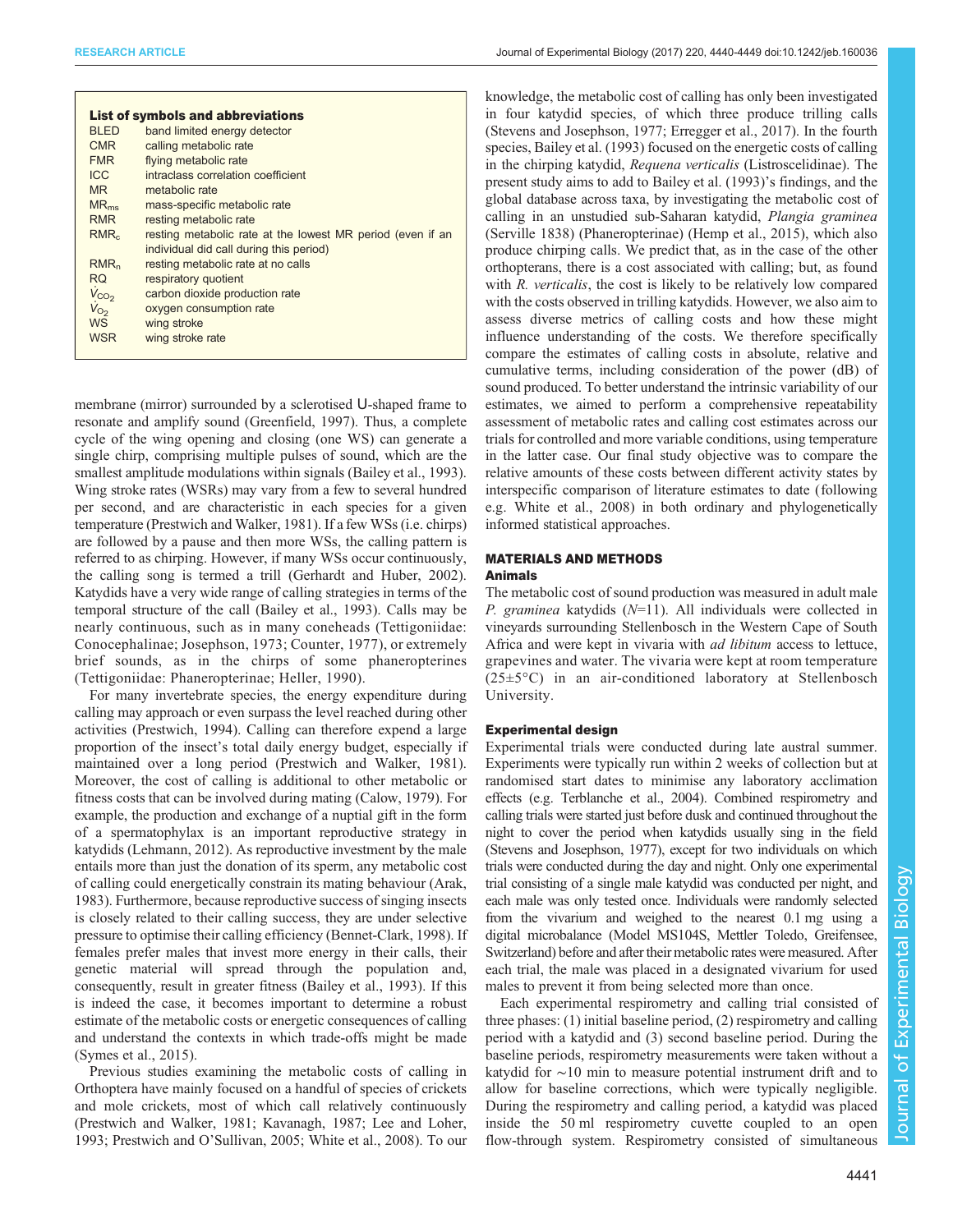measurements of  $CO<sub>2</sub>$  and  $H<sub>2</sub>O$  production using a standard flowthrough, push-system respirometry set-up. Compressed air, generated by an aquarium pump, was passed through sodalime and Drierite (W. A. Hammond Drierite Co., Xenia, OH, USA) scrubber columns to remove  $CO<sub>2</sub>$  and  $H<sub>2</sub>O$ . Scrubbed air was fed through a flow control valve (Model 840, Side-Trak, Sierra Instruments, Monterey, CA, USA) and regulated at a fixed rate of 200 ml min−<sup>1</sup> using a mass flow control unit (Sable Systems International, MFC-2, Las Vegas, NV, USA). Thereafter, air flowed through the zero channel of an infra-red gas analyser (Li-7000, Li-Cor, Lincoln, NE, USA) and through the cuvette containing the katydid. Air leaving the cuvette then entered the gas analyser through another channel, resulting in differential recordings of insect  $CO<sub>2</sub>$  and  $H<sub>2</sub>O$  production logged at 1 Hz. The output of the analyser  $(\dot{V}_{\text{CO}_2}$  and  $\dot{V}_{\text{H}_2\text{O}})$  was recorded via Li-7000 software on a standard desktop computer. Data were exported as text files into a respirometry software program (Expedata Data Acquisition & Analysis Program, Sable Systems International) for further analysis.

Air temperature inside the respirometry cuvette was recorded at 1 Hz using a 36-standard wire gauge Type T thermocouple connected to a PicoLog TC-08 digital recording logger, with data captured by the standard PicoLog software (PicoLog for Windows 5.20.3, Pico Technology, UK). Temperature recordings were temporally synchronised with respirometry and audio recordings. Animal activity was monitored using an infrared activity detector (AD-2 Activity Detector, Sable Systems International). The cuvette containing the insect was wrapped with aluminium foil to improve activity detector readings, and placed inside an insulated cooler box container with a sound recording device. Temperature was allowed to vary (i.e. not strictly controlled) during trials, as a constant temperature might not have encouraged natural calling to be induced.

Calls produced during experimental trials were acoustically monitored and recorded in real-time using a Song Meter wildlife recorder (Model SM2+, Wildlife Acoustics, Inc., Concord, MA, USA) fitted with an omnidirectional weatherproof acoustic microphone for SM2 [sensitivity:  $-36\pm 4$  dB (0 dB=1 V/ pa@1 kHz), frequency response: 20–20,000 Hz; Model SMX-II, Wildlife Acoustics] directly onto the left channel of the recorder. Sound recordings were made at a sample rate of 96 kHz (16 bit resolution). The recorder was pre-amplified to 48 dB gain and digitally configured to an additional 12 dB gain. Sound recordings were made continuously in 10-min intervals, with no gaps between consecutive recordings. For all experimental trials, the start and end times of sound recordings were synchronised with the start and end times of MR measurements. The total duration of the baseline, respirometry and calling periods were recorded for each experimental trial.

#### Respirometry and temperature data processing and analysis

In Expedata,  $CO<sub>2</sub>$  and  $H<sub>2</sub>O$  data were transformed from ppm to ml CO<sub>2</sub> h<sup>-1</sup> and ppt to mg H<sub>2</sub>O h<sup>-1</sup>, respectively. Using the marker tool in Expedata, the data were divided into the two baseline periods and the intermediate 10-min time intervals that correspond with the acoustic recording intervals per individual.  $H_2O$  data were discarded as the lag times were too large to analyse meaningfully. After correcting for baseline drift, the mean  $CO<sub>2</sub>$  production values for each 10-min interval were extracted for each individual.  $CO<sub>2</sub>$ production rate ( $\vec{V}_{\text{CO}_2}$ ; ml CO<sub>2</sub> h<sup>-1</sup>) was then converted to oxygen consumption rate  $(\check{V}_{\text{O}_2}; \text{mI O}_2 \text{h}^{-1})$  and to microwatts (µW) assuming a respiratory quotient (RQ) of 0.84 [\(Lighton, 2008](#page-9-0)) and an oxyjoule equivalent of 20.3 J ml<sup>-1</sup> [\(Lighton et al., 1987\)](#page-9-0). Resting metabolic

rates (RMRs) were considered to be the lowest MR 10-min interval recorded per individual, which was confirmed as intervals without activity by visually inspecting the activity detector recordings. Katydids were quiescent for the majority of time during the respirometry trials, and when small activity bouts were observed these never coincided with calling periods. Calling metabolic rates (CMRs) were considered to be the MR recorded during the 10-min interval with the highest calling rate for every individual. Temperature data of each individual were exported from the PicoLog software and the mean temperature was calculated for all 10-min intervals that correspond to the audio and respirometry recordings.

## Acoustic data processing and metrics of calling costs

The Song Meter recorder stored each 10-min audio recording as individual uncompressed .WAV files logged to a 32 GB memory card by the Song Meter device. All audio files were analysed in Raven Pro (v. 1.5; Cornell Lab of Ornithology, Bioacoustics Research Program, NY, USA) and extraneous low-frequency sounds were filtered out using the band filtering feature [specifically, Raven uses the Window Method for FIR filter design; see [Oppenheim et al. \(1998\)](#page-9-0) and [Charif et al. \(2010\)](#page-8-0) for a complete description of this method]. The number of chirps (or WSs) were counted in every audio file over each 10-min interval for all individuals using the band limited energy detector (BLED). Target signal parameters for the BLED were acquired by making multiple selections for each parameter on the spectrogram and then by extracting the most appropriate values from the selection table provided by Raven for each parameter. Selections were made according to the following measures: minimum and maximum frequencies (kHz) determined the frequency range of the pulses in which the detector searched; minimum and maximum duration (ms) specified the length of signal that could be considered a single detection (or one chirp); and minimum separation corresponded to the time interval between adjacent chirps (i.e. chirp intervals) (for a complete description of this method, see [Mills, 2000\)](#page-9-0). After the BLED was run, a visual scan through the spectrogram was performed to ensure all detections were accurate and that no calls were missed. The number of chirps counted by the BLED represented the number of calls made during a specific interval and were correlated with the corresponding respirometry interval to obtain an estimate of metabolic rate relative to a specific calling effort. From 18 respirometry trials, 11 individuals called sufficiently throughout the trial to be included in analyses. The other seven individuals either did not call or only chirped briefly once or twice, thus limiting us from comparing calling and resting periods; therefore, they were excluded. Additionally, the peak power (dB) of the calls (detected by the BLED) was extracted from the selection table provided by Raven for a subset of six individuals (individuals 6–11). We could only perform these analyses in a subset of individuals as the hard drive storing the calling data of individuals 1–5 was corrupted. The dB values of the calls were averaged over their respective 10-min intervals and represented the call power for corresponding time intervals.

The cost of calling was estimated using a set of different metrics for each individual. The metrics employed were: (1) MR (ml  $CO<sub>2</sub> h<sup>-1</sup>$ ); (2) mass-specific MR (MR<sub>ms</sub>; ml CO<sub>2</sub> h<sup>-1</sup> g<sup>-1</sup>); (3) MR per call (ml CO<sub>2</sub> h<sup>-1</sup> call<sup>-1</sup>); MR<sub>ms</sub> per call (ml CO<sub>2</sub> h<sup>-1</sup> g<sup>-1</sup> call<sup>-1</sup>); (4) ∆cost of calls (calculated as the difference between CMR<sub>ms</sub> and RMR<sub>ms</sub> and expressed per call); (5) percentage cost of calls (metabolic cost of calling expressed as the % change over resting rates divided by the number of calls); and finally (6) the cumulative energy cost of calling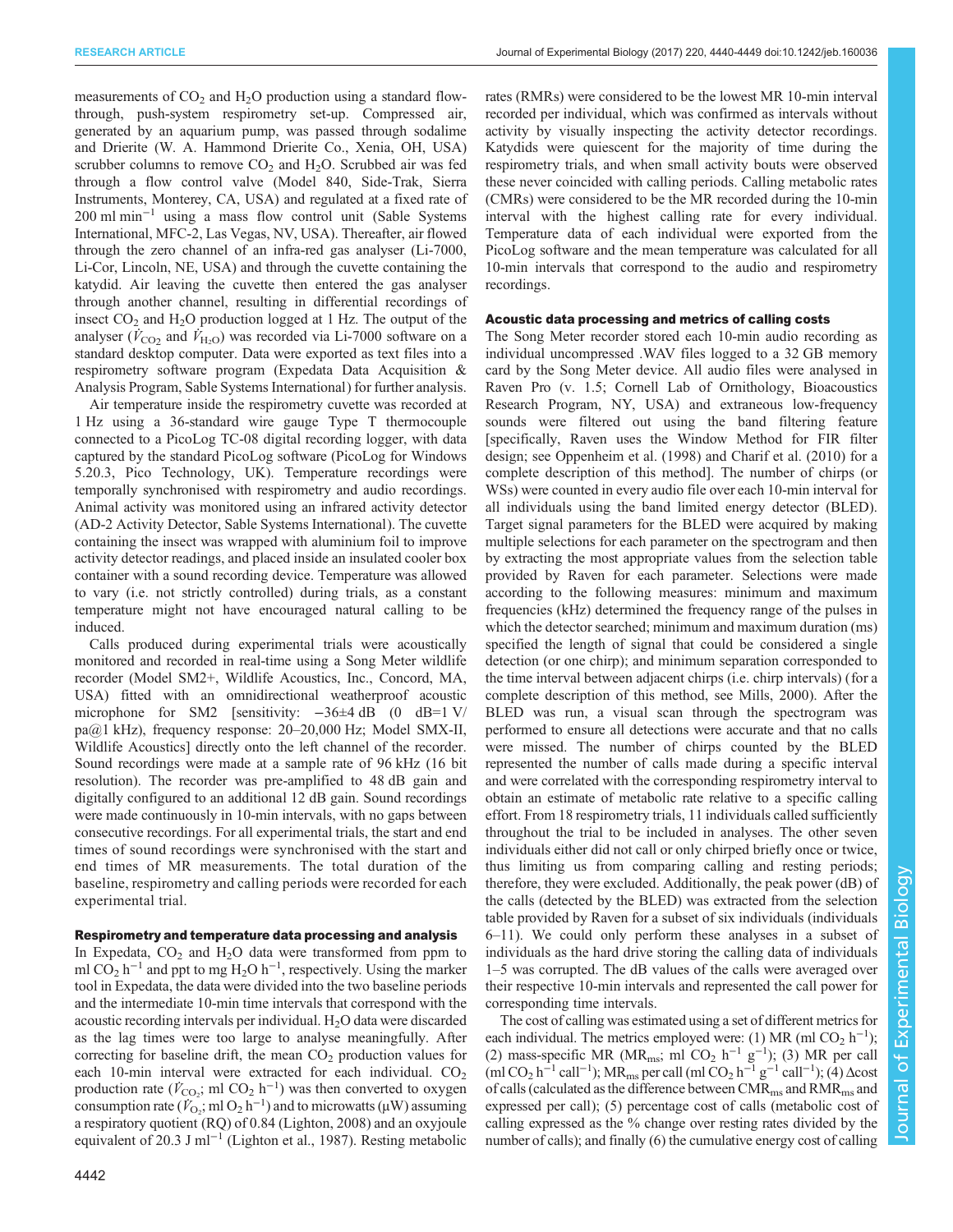inferred from the total number of calls and each call's relative cost summed over time. The cumulative cost was calculated over the longest single contiguous period (17:30 to 03:00 h, i.e. 9.5 h) for each individual trial. However, individuals 6 and 9 had only 9 h overlap during this period, and individual 4 only had 3.5 h overlap. As a result, the cumulative cost calculated for individuals 4, 6 and 9 over their respective time periods was extrapolated to a 9.5 h period.

## Repeatability assessment

Repeated measurements of mean MR and number of calls recorded over the 10-min intervals during respirometry trials of the 11 calling males were used to estimate the repeatability of MR and various metrics of calling costs. The intraclass correlation coefficient (ICC) was estimated, following methods described by [Wolak et al. \(2012\),](#page-9-0) in the icc package (v. 2.3.0) run in R version 3.3.1 ([R Core Team,](#page-9-0) [2013](#page-9-0)). Measurements tested for repeatability were MR (ml CO<sub>2</sub> h<sup>-1</sup>); MR<sub>ms</sub> (ml CO<sub>2</sub> h<sup>-1</sup> g<sup>-1</sup>); number of calls; MR per call (ml CO<sub>2</sub> h<sup>-1</sup> call<sup>-1</sup>); MR<sub>ms</sub> per call (ml CO<sub>2</sub> h<sup>-1</sup> g<sup>-1</sup> call<sup>-1</sup>); Δcost of calls; and percentage cost of calls. These repeatability estimates were obtained from the full data set  $(N=11, 1)$ , allowing temperature variation) as well as only using a subset of the data  $(N=10, 10-min$  sections representing controlled temperature conditions between 22 and 24°C), to test whether repeatability is affected by extrinsic factors – temperature in this case. One individual was excluded from the subset of data because the mean temperature during its trial was >27°C. To assess whether temporal autocorrelation might be influencing the repeatability results, we examined this per individual in STATISTICA (StatSoft, Tulsa, OK, USA) using time-series forecasting tools on the 10-min extracted data and found little to no significant autocorrelation.

## Interspecific data comparison

To better understand the range of variation we observed and place it into context of other activities and species, RMR and CMR of P. graminea measured in this study were compared with MRs of other resting Orthoptera, calling Orthoptera and flying insects. Values for MRs and body mass were compiled from the literature ([Table S1\)](http://jeb.biologists.org/lookup/doi/10.1242/jeb.160036.supplemental). Mass-specific MRs were converted back to MR by multiplying with fresh (wet) body mass. Data were available in a variety of units, and these were converted to microwatts  $(\mu W)$  assuming an RQ value of 0.84 and an oxyjoule equivalent of 20.3 J ml−<sup>1</sup> . When necessary, MR data were adjusted to 25 $\degree$ C assuming a  $Q_{10}$  of 2.0, with MR roughly doubling with a 10°C increase in temperature [\(Nespolo et al., 2003](#page-9-0); [Terblanche et al., 2007](#page-9-0); [Irlich et al., 2009](#page-9-0); reviewed in [Dell et al.,](#page-8-0) [2011\)](#page-8-0), which was also the case in P. graminea here. In the case where several studies had measured the same species' MR, we calculated the mean across these studies. All data were normalised by logarithmic  $(log_{10})$  transformation.

RMR of 393 insect species from 16 orders and 87 families were obtained from published data ([Chown et al., 2007](#page-8-0)). For this study, however, we only focused on a sub-set of those data and included the 32 species of resting Orthoptera for the purpose of clarity on the graph and also because of the level of variation that exists in RMR amongst insects for various physiological, ecological and evolutionary reasons (see discussions in e.g. [Nespolo et al., 2003](#page-9-0); [White, 2011; White and Kearney, 2014](#page-9-0)). Additionally, we obtained CMR values of 14 orthopteran species from previously published data ([Table S1\)](http://jeb.biologists.org/lookup/doi/10.1242/jeb.160036.supplemental), and flying MR (FMR) values for 56 insect species from six orders from [Niven and Scharlemann \(2005\)](#page-9-0). FMR values were included as an upper boundary on metabolic rates that might be expected across the Insecta (following e.g. [White et al., 2008\)](#page-9-0). The effect of phylogenetic signal on the relationship of metabolic rate to

body mass was investigated by means of a phylogenetic generalised least-squares (PGLS) analysis (details in Appendix).

### Statistical analysis

Statistical tests were performed using STATISTICA v.13 or R v.3.2.4 using the 'lme4' library for the linear mixed-effects model. Data were checked for normality using the Shapiro–Wilk test. RMR and CMR data were compared using appropriate pairwise tests for dependent samples based on the normality of the distribution of the data. When comparing mean RMR with mean CMR, the RMR was expected to be the lowest MR period for each individual when it was not calling, and CMR was considered to be the MR during the period with the highest calling rate for each individual. However, we discovered that the period with the lowest MR for each individual was not necessarily a period without calls for every individual. This was true for three individuals. Therefore, we decided to include both scenarios in the analysis: (1) comparing the RMR at no calls  $(RMR_n)$  with CMR, and (2) comparing the RMR at the lowest MR period (even if an individual did call during this period,  $RMR_c$ ) with CMR. We also compared  $RMR_n$  and  $RMR_c$  with each other. Nonparametric sign tests were used to compare  $RMR_n$ ,  $RMR_c$  and  $CMR$ with each other because the data were not normally distributed.

To test whether temperatures at  $RMR_n$ ,  $RMR_c$  and CMR were similar, dependent samples t-tests were performed to compare the three pairs. Temperature data at RMR and CMR were compared using dependent samples t-tests, after verifying that the dependent variable was approximately normally distributed and that there were no significant outliers.

For the repeatability assessment, significantly different ICC values between the complete dataset and the subset of data were determined through inspection of the 95% confidence intervals of the respective parameters. If the 95% confidence intervals of the parameters did not overlap between the complete dataset and the subset, the ICC values were considered significantly different from each other  $(P<0.05)$ .

RMR and CMR values for P. graminea measured in this study were compared with RMR and CMR measurements of other orthopteran species and FMRs of flying insects based on literature on scaling of energy use. To investigate how RMR and CMR of P. graminea compared with RMRs, CMRs and FMRs of other species, P-values were determined using prediction levels in relation to the respective regression lines, following [Cooper and](#page-8-0) [Withers \(2006\).](#page-8-0) In all tests, we assumed  $P=0.05$  as the critical value for rejecting a null hypothesis.

#### RESULTS

The insects were typically quiescent during daylight hours in the laboratory, as they are in the field ([Stevens and Josephson, 1977](#page-9-0)). At dusk they became active and started calling. However, placing them in a dark chamber during the day was sufficient to disrupt quiescence. Two trials were initiated during the day and in both cases the insects started calling within an hour of placement in the darkened respirometry chamber. The other nine trials were started just before dusk and continued until the next morning. Activity detector readings showed that the animals were mostly inactive for the entire time, and traces showed very little activity even when calling. Calling never coincided with other activities.

Overall, calling activity was significantly positively correlated with  $V_{\text{CO}_2}$  (R=0.73, P<0.0001), where  $V_{\text{CO}_2}$  increased with an increase in number of calls, although this was variable among individuals [\(Fig. 1](#page-4-0)A). However, when comparing a generalised linear model (GLM) versus a general linear mixed-effects (GLME) model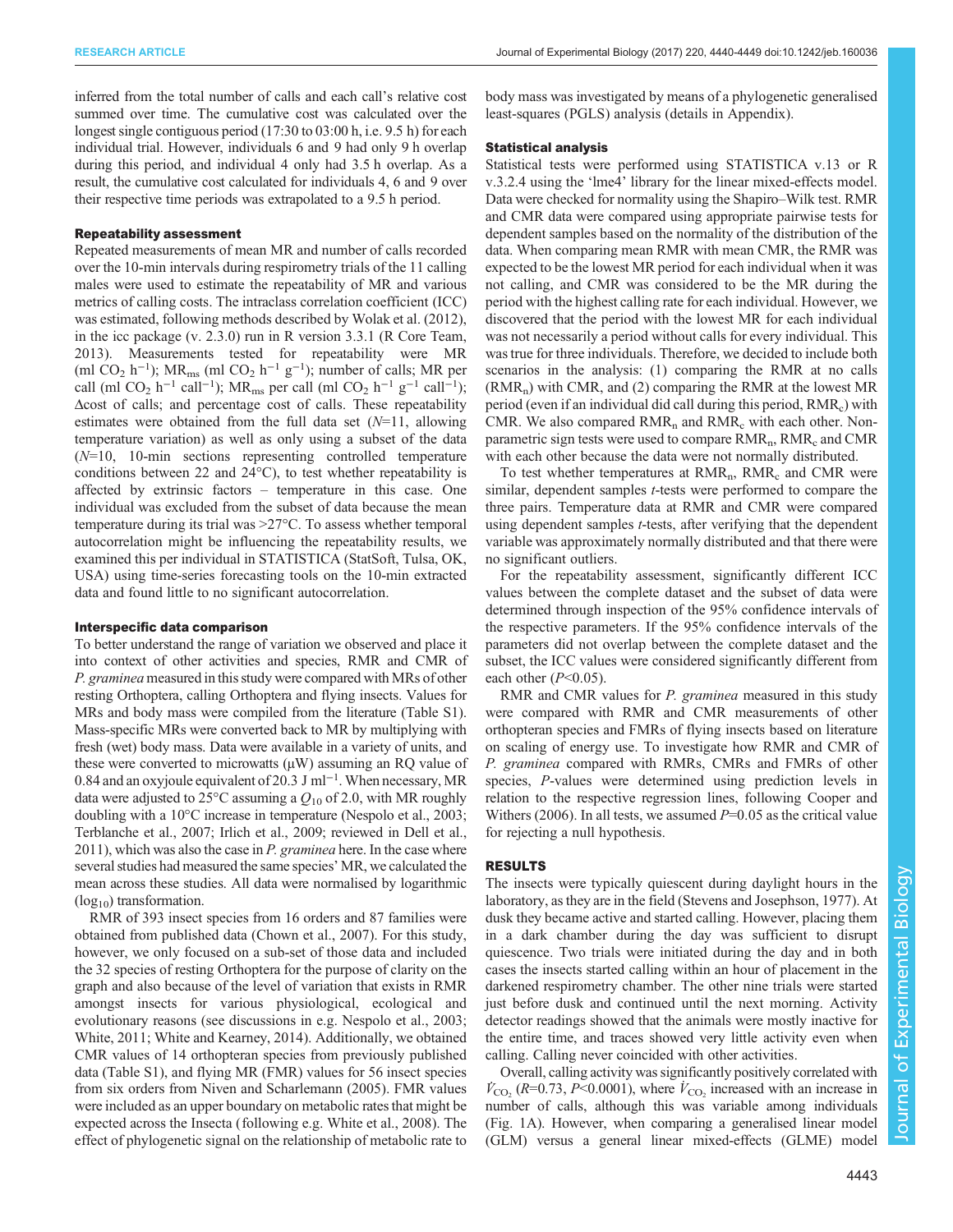<span id="page-4-0"></span>

Fig. 1. Scatterplots showing the relationship between various calling (sound) estimates and metabolic rate of call cost estimates in katydids. (A)  $\dot{V}_{CO_2}$  was significantly positively correlated with number of calls ( $y=0.0004x+0.327$ ; R=0.73, P<0.0001). (B)  $V_{CO_2}$  versus peak power of calls recorded (overall trend: P=0.189). (C) Metabolic cost of calling expressed as the difference between the mass-specific metabolic rate during calling minus mass-specific resting metabolic rate when not calling divided by the number of calls plotted against peak calling power recorded (overall trend: P=0.76). (D) Metabolic cost of calling expressed as the percentage change over resting rates divided by the number of calls versus peak calling power (overall trend: P=0.521). Each individual is shown as a unique line colour; the overall trendline is shown in black [bold indicates statistical significance (only in the case of A)]. Note that power graphs were only for a subset of six individuals for which these data could be estimated.

(accounting for individuals as random effects), we found that the GLME model is a significantly better model (ΔAIC: 626.8) and, therefore, accounting for individuals is important. There was no relationship between the power of calls and  $\hat{V}_{\text{CO}_2}$  (P=0.189) (Fig. 1B), and call power was not related to  $\Delta \text{cost}$  (P=0.76) or percentage cost  $(P=0.521)$  as estimates of the metabolic cost of calling (Fig. 1C,D).

The mean total number of calls per trial was  $347.6 \pm 137.8$  (range: 9–1350). The mean percentage increase in MR from RMR to CMR was  $60.1 \pm 12.7\%$  in calling males (maximum 154%). However, the mean ( $\pm$ s.e.m.) percentage increase per call (or per WS) was ca. 1 $\pm$ 0.5% (Table 1). Expressing the cost of calling in different metrics yielded different results. An individual with a relatively high calling rate experienced a small percentage increase in MR (individual 5, call rate=826; absolute increase=13.6%), whereas an individual with a low calling rate (individual 9, with a maximum calling rate of 9) experienced an absolute increase in MR of ca. 50% (Table 1). However, the cost of calling for a 'cheap' caller with a high calling rate accumulated rapidly over time and, therefore, individual 5 experienced a high cumulative cost (3735.2 ml CO<sub>2</sub> h<sup>-1</sup> g<sup>-1</sup>) compared with a more expensive caller (individual 9, 19.8 ml CO<sub>2</sub> h<sup>-1</sup> g<sup>-1</sup>) with a low call rate (Table 1). A power law

function described this relationship between cumulative cost and percentage increase per call ( $y=130.21x^{-1.068}$ ,  $R^2=0.858$ ), where y is cumulative cost and  $x$  is percentage increase per call.

Sign tests indicated that both  $RMR_n$  and  $RMR_c$  were significantly different from CMR  $(Z=3.015, P=0.003)$ , but they were not significantly different from each other  $(Z=1.155; P=0.248; Fig. 2A)$  $(Z=1.155; P=0.248; Fig. 2A)$  $(Z=1.155; P=0.248; Fig. 2A)$ . There was no significant difference in air temperature within the respirometry cuvette between  $\text{RMR}_{n}$  (23.6 $\pm$ 3.1°C) and  $\text{RMR}_{c}$  (22.9  $\pm 2.2$ °C;  $t$ =−1.384, P=0.196, N=11) as well as RMR<sub>n</sub> and CMR (23.5)  $\pm 2.0^{\circ}$ C) ( $t=0.229$ ,  $P=0.824$ ,  $N=11$ ), but there was a small yet significant difference between  $\text{RMR}_{c}$  and  $\text{CMR}$  ( $t=-2.329$ ,  $P=0.042$ ,  $N=11$ ; [Fig. 2B](#page-5-0)). From here onwards we refer to  $RMR_n$  as RMR and exclude RMR<sub>c</sub> from further analysis, as there was no significant difference in mean  $RMR_n$  and  $RMR_c$ , and no significant difference in temperature at  $RMR_n$  and CMR. Across all individuals for the 'no calling' periods only, the  $RMR_n$  was positively related to temperature  $[y=0.0320\pm0.002x-0.410\pm0.040$  (mean $\pm$ s.e.m.);  $R^2=0.39;$  $F_{1,529}$ =329.18, P<0.0001] and had a typical  $Q_{10}$  effect ( $Q_{10}$ =2.09).

Mean  $CO<sub>2</sub>$  production rate for calling males was  $0.443 \pm$ 0.056 ml CO<sub>2</sub> h<sup>-1</sup> g<sup>-1</sup>. This was an increase of approximately 1.6 times the mean resting rate of 0.279±0.028 ml CO<sub>2</sub> h<sup>-1</sup> g<sup>-1</sup> (Table 1).

Table 1. Summary statistics from Plangia graminea respirometry and acoustic recordings

| Individual  | Body<br>mass(g) | Mean<br>temperature<br>(°C) | RMR (not calling)<br>(ml CO <sub>2</sub> $h^{-1}$ g <sup>-1</sup> ) | CMR (max. call effort)<br>(ml CO <sub>2</sub> $h^{-1}$ $q^{-1}$ ) | Number of calls | Increase in<br>MR (%) | Increase<br>per call $(\%)$ | Cumulative cost<br>(ml CO <sub>2</sub> h <sup>-1</sup> g <sup>-1</sup> ) |  |
|-------------|-----------------|-----------------------------|---------------------------------------------------------------------|-------------------------------------------------------------------|-----------------|-----------------------|-----------------------------|--------------------------------------------------------------------------|--|
|             | 0.64            | 24.6                        | 0.287                                                               | 0.568                                                             | 905             | 98.0                  | 0.1                         | 2468.7                                                                   |  |
| 2           | 0.83            | 21.5                        | 0.170                                                               | 0.226                                                             | 118             | 33.0                  | 0.3                         | 191.0                                                                    |  |
| 3           | 0.77            | 27.1                        | 0.359                                                               | 0.915                                                             | 1350            | 154.5                 | 0.1                         | 4614.6                                                                   |  |
| 4           | 0.88            | 26.0                        | 0.385                                                               | 0.407                                                             | 159             | 5.7                   | 0.04                        | 579.2                                                                    |  |
| 5           | 0.70            | 27.4                        | 0.476                                                               | 0.540                                                             | 826             | 13.6                  | 0.02                        | 3735.2                                                                   |  |
| 6           | 0.79            | 22.8                        | 0.258                                                               | 0.456                                                             | 49              | 76.8                  | 1.6                         | 122.0                                                                    |  |
| 7           | 0.58            | 22.0                        | 0.233                                                               | 0.433                                                             | 62              | 86.2                  | 1.4                         | 139.0                                                                    |  |
| 8           | 0.65            | 21.9                        | 0.244                                                               | 0.357                                                             | 38              | 46.5                  | 1.2                         | 89.1                                                                     |  |
| 9           | 0.60            | 22.7                        | 0.219                                                               | 0.326                                                             | 9               | 48.6                  | 5.4                         | 19.8                                                                     |  |
| 10          | 0.75            | 22.0                        | 0.223                                                               | 0.319                                                             | 150             | 43.1                  | 0.3                         | 318.1                                                                    |  |
| 11          | 0.68            | 21.8                        | 0.213                                                               | 0.330                                                             | 158             | 54.9                  | 0.3                         | 320.7                                                                    |  |
| Mean±s.e.m. | $0.71 \pm 0.03$ | $23.6 \pm 0.7$              | $0.279 \pm 0.028$                                                   | $0.443 \pm 0.056$                                                 | 347.64±137.80   | $60.1 \pm 12.7$       | $1.0 + 0.5$                 | 1145.2±500.3                                                             |  |

Percentage increase in metabolic rate (MR; CO<sub>2</sub> ml h<sup>−1</sup> g<sup>−1</sup>) from resting metabolic rate (RMR; CO<sub>2</sub> ml h<sup>−1</sup> g<sup>−1</sup>) to calling metabolic rate (CMR; CO<sub>2</sub> ml h<sup>−1</sup> g<sup>−1</sup> ), and expressed per call (at maximum calling effort) for 11 Plangia graminea individuals.

Cumulative costs of calling estimated as the mean cost of calling multiplied by the number of calls per individual over 9.5 h. Note that estimates are for 10 min interval summaries and are conditional on the number of calls being at maximum (full details in Materials and methods).

Journal of Experimental Biology**Journal of Experimental Biology**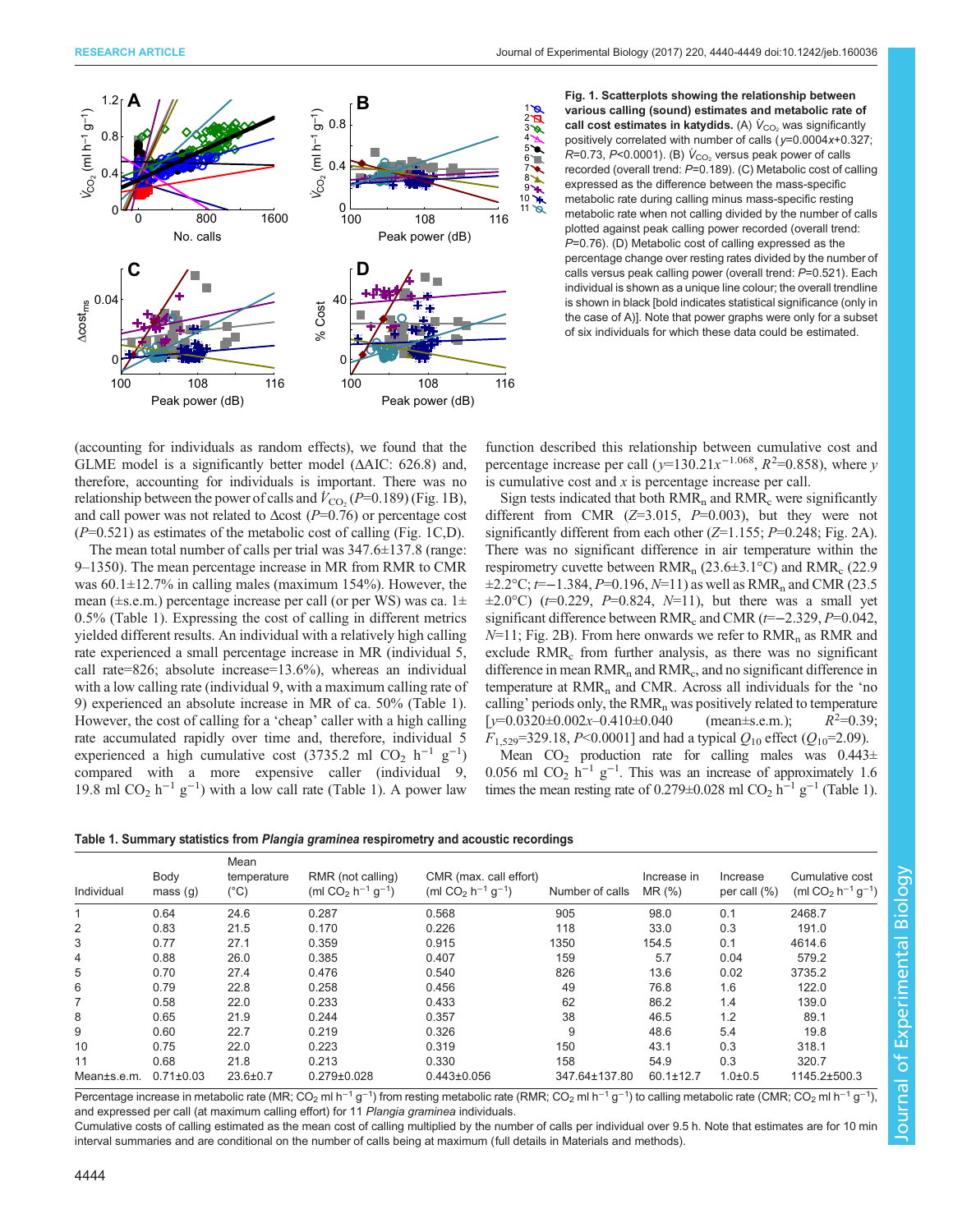<span id="page-5-0"></span>

Fig. 2. Comparison of mean  $CO<sub>2</sub>$  production rates and temperature in different metabolic and activity states. (A) Mean  $CO<sub>2</sub>$  production  $(V<sub>CO<sub>2</sub></sub>$ ; ml CO<sub>2</sub> h<sup>-1</sup> g<sup>-1</sup>) in respirometry trials from 11 individuals. (B) Air temperature (°C) measured inside the respirometry cuvette during each of the 11 experimental trials in A. The data are presented for the mean of the lowest MR interval, the period when katydids were not calling and the interval with the highest calling rates recorded. Box plot boundaries show the 95% confidence intervals and the solid horizontal line is the mean. Error bars above and below the box indicate minimum and maximum temperatures. Different letters indicate statistically significant homogeneous groups.

The energy required for production of the calling song was the total energy used during calling minus the resting metabolic rate [\(Kavanagh,](#page-9-0) [1987](#page-9-0)). For P. graminea this was 2280.34–1430.25=850.09 µW.

In the complete dataset (with temperature varying between ca. 20 and 30 $^{\circ}$ C), repeatability was high for MR, MR<sub>ms</sub> and the number of calls produced, but low for the various measurements of cost of calling (MR per call, Δcost and %cost). However, when considering only the subset of data representing a controlled temperature range (22–24°C), repeatability increased for all parameters, and significantly so for MR per call,  $MR_{ms}$  per call and  $\Delta$ cost [\(Table 2](#page-6-0)).

In the interspecific comparison, resting, calling and maximum recorded calling MR of P. graminea all fall within the 95% prediction level of resting Orthoptera (P=0.822, 0.65 and 0.203, respectively) as well as the 95% prediction level of calling Orthoptera  $(P=0.062,$ 0.132 and 0.29, respectively), but are all significantly lower than MR from flying insects  $(P<0.001$ ; Fig. 3). There was significant phylogenetic signal for FMR–mass scaling, but not in the case of RMR or calling Orthoptera mass scaling [\(Table S2](http://jeb.biologists.org/lookup/doi/10.1242/jeb.160036.supplemental), [Fig. S4](http://jeb.biologists.org/lookup/doi/10.1242/jeb.160036.supplemental)).

# **DISCUSSION**

While it is widely postulated that the energetic costs of sexual signalling are likely to be high (e.g. [Heller and von Helversen,](#page-8-0)



Fig. 3. Scatterplot showing the linear relationships between metabolic rate (MR, µW) and body mass (M, g) for resting, calling and flying insects. Resting and calling MR of Plangia graminea is shown in black filled circles (mean±s.d.). The maximum metabolic rate recorded in this study for a calling P. graminea individual is shown as a black open circle. Metabolic rates of flying insects [green filled diamonds; ordinary least-squares (OLS) regression (y=mx+c): y=1.081x+5.617; phylogenetic generalised least squares (PGLS) regression: y=0.906x+5.245], resting Orthoptera (blue filled circles; OLS: y=0.626x+3.33; PGLS: y=0.561x+3.351) and other calling Orthoptera (red filled squares; OLS: y=1.176x+4.274; PGLS: y=1.27x+4.32). Metabolic rates are normalised to 25°C assuming a  $Q_{10}$  of 2.0 (our estimate for P. graminea  $Q_{10}$ was 2.09). PGLS fits are not shown here because they were virtually indistinguishable from the OLS lines in each case ([Fig. S4](http://jeb.biologists.org/lookup/doi/10.1242/jeb.160036.supplemental)). Names of species included in this graph with their respective values are provided in [Table S1](http://jeb.biologists.org/lookup/doi/10.1242/jeb.160036.supplemental).

[1993\)](#page-8-0), and the efficiency of calling is often argued to be significant in the evolution of sexual signalling (e.g. [Gerhardt and Huber,](#page-8-0) [2002\)](#page-8-0) and in trade-offs or the evolution of calling ([Symes et al.,](#page-9-0) [2015\)](#page-9-0), the direct estimates of costs typically do not support these views. Indeed, the metabolic costs of communication are often small (or insignificant) relative to other activities based on direct estimates (e.g. [Bailey et al., 1993](#page-8-0); [White et al., 2008](#page-9-0)). Therefore, we provided a detailed comprehensive assessment of diverse cost metrics expressed in different ways and across more controlled versus more variable conditions. One major novel outcome of the approach we undertook is that it provides strong support for the view that an estimate of metabolic cost of calling or communicative sound production depends heavily on the context. More specifically, the cumulative costs are pronounced for those individuals with low calling metabolic cost per call and are described by a power law function. If cumulative energy costs were extrapolated to multiple nights spent calling and/or calls were sustained for a long period owing to extrinsic factors (e.g. windy or noisy environments), for example, then such energy-related expenses could well become a significant proportion of an insect's lifetime energy budget and result in significant trade-offs. Our results show a small but significant metabolic cost associated with calling effort in P. graminea, although the approach we used likely maximised these costs, an inadvertent consequence of our efforts to obtain robust metabolic rate estimates during calling bouts. The CMR of P. graminea males was significantly higher than their RMR based on these estimates. The RMR for P. graminea (0.332 ml O<sub>2</sub> h<sup>-1</sup> g<sup>-1</sup> at ∼22–27°C) is similar to that of most other insects (0.30– 0.48 ml O<sub>2</sub> h<sup>-1</sup> g<sup>-1</sup>; [Bailey et al., 1993\)](#page-8-0) and to that predicted from the scaling relationship in [Chown et al. \(2007\)](#page-8-0) ( predicted MR of a 0.71 g individual=3.138  $\mu$ W versus our estimate of MR=3.155  $\mu$ W;  $t_{391}$ =0.653, P=0.743). The MR of calling in P. graminea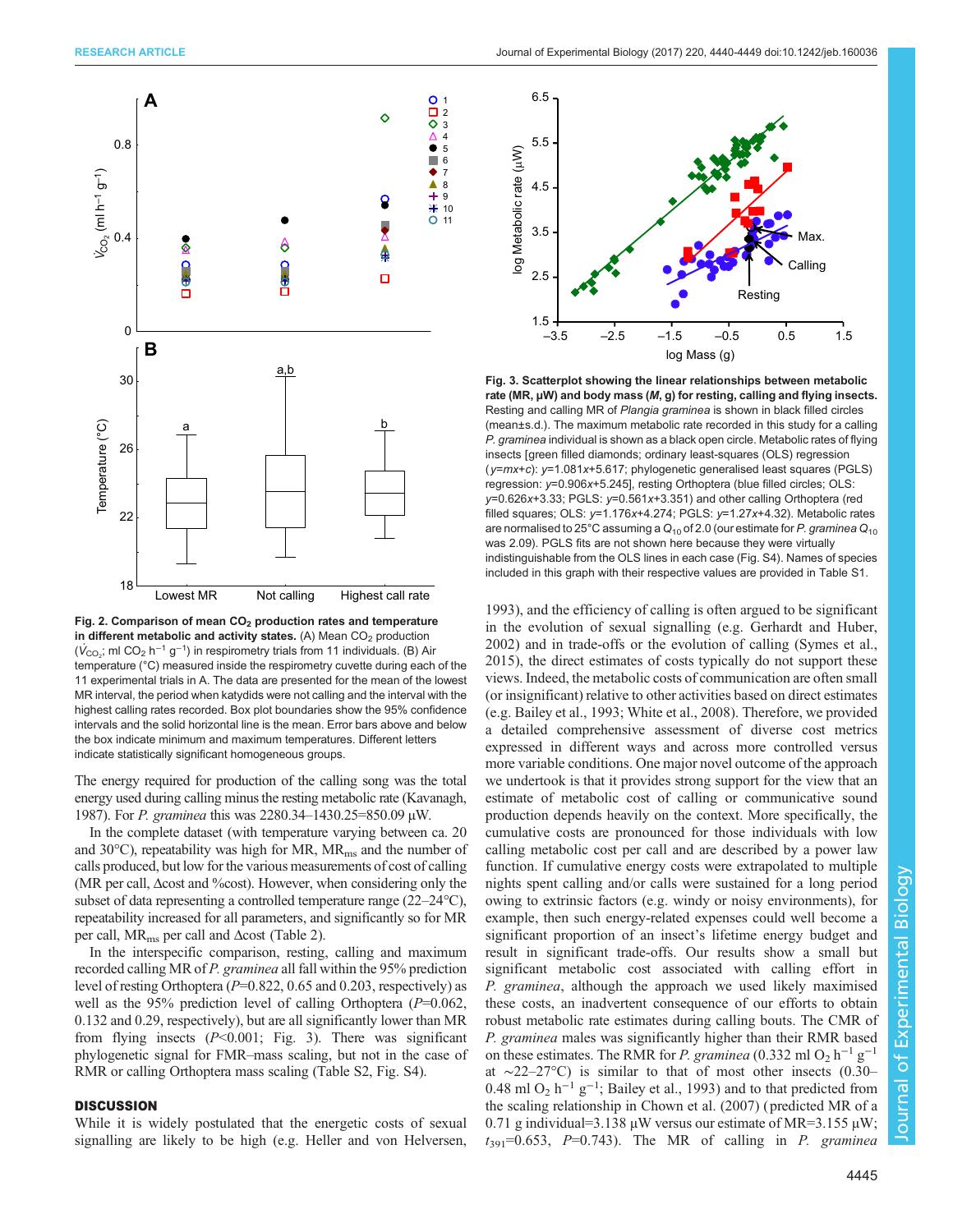<span id="page-6-0"></span>Table 2. Repeatability estimated from the intraclass correlation coefficient (ICC) with 95% confidence intervals, sample size (n), mean number of observations per Plangia graminea individual (k), for various metabolic or calling cost measurements using the complete dataset (with temperature variation ∼20–30°C) and a subset of the data (measurements only between 22 and 24°C)

|                                                                                             | $ICC$ (lower 95% $Cl -$ upper 95% $Cl$ ) |    |      |                           |    |      |
|---------------------------------------------------------------------------------------------|------------------------------------------|----|------|---------------------------|----|------|
|                                                                                             | Complete dataset                         | n  | k    | Subset $(22-24^{\circ}C)$ | n  | ĸ    |
| $MR$ (ml $CO2 h-1$ )                                                                        | $0.7757(0.6231 - 0.9149)$                | 11 | 41.2 | $0.8462(0.7083 - 0.9496)$ | 10 | 12.3 |
| $MR_{ms}$ (ml CO <sub>2</sub> h <sup>-1</sup> g <sup>-1</sup> )                             | $0.7616(0.6041 - 0.9086)$                |    | 41.2 | 0.8154 (0.6600-0.9382)    | 10 | 12.3 |
| Number of calls                                                                             | $0.5741(0.3890 - 0.8086)$                |    | 41.2 | $0.8631(0.7362 - 0.9557)$ | 10 | 12.3 |
| MR per call (ml $CO2 h-1$ call <sup>-1</sup> )                                              | $0.0892(0.0334 - 0.2614)$                | 11 | 41.2 | $0.5040(0.2919 - 0.7846)$ | 10 | 12.3 |
| $MR_{ms}$ per call (ml CO <sub>2</sub> h <sup>-1</sup> g <sup>-1</sup> call <sup>-1</sup> ) | $0.1005(0.0396 - 0.2840)$                | 11 | 41.2 | $0.5604(0.3458 - 0.8189)$ | 10 | 12.3 |
| $\Delta$ Cost                                                                               | $0.0938(0.0359 - 0.2708)$                |    | 41.2 | 0.4712 (0.2625-0.7629)    | 10 | 12.3 |
| $\Delta$ Cost <sub>ms</sub>                                                                 | $0.1041(0.0416 - 0.2911)$                | 11 | 41.2 | $0.5130(0.3002 - 0.7903)$ | 10 | 12.3 |
| %Cost                                                                                       | $0.2008(0.0978 - 0.4531)$                |    | 41.2 | $0.5467(0.3322 - 0.8108)$ | 10 | 12.3 |

|  | $MR - RMR^*$                                                                                                       |
|--|--------------------------------------------------------------------------------------------------------------------|
|  | $\Delta \text{Cost} = \frac{1013 \times 1011}{\text{Number of calls}}$                                             |
|  | $\Delta \text{Cost}_{\text{ms}} = \frac{\text{MR}_{\text{ms}} - \text{RMR}_{\text{ms}}^*}{\text{Number of calls}}$ |
|  |                                                                                                                    |
|  | %Cost = $\left[\frac{\text{MR}}{\text{RMR}} \times 100\right]$ /Number of calls                                    |
|  |                                                                                                                    |

\*RMR=lowest MR period recorded per individual; MRms=mass-specific MR. Values in bold indicate significantly different ICC values between the complete dataset and the subset (22–24°C) for specific parameters.

(0.443 ml CO<sub>2</sub> h<sup>-1</sup> g<sup>-1</sup>) is elevated to approximately 1.6 times over resting levels. This translates to an approximate 60% increase in RMR in the 11 calling males analysed in this study, and the energy required for the production of the calling song  $(\pm 850 \,\mu\text{W})$ .

Although we observed a significant increase in MR owing to calling in this study, this increase is perhaps relatively low when compared with other calling Orthoptera ([Fig. 3](#page-5-0)). This can be explained by the nature of the calling song. The calls of chirping species consist of short bursts of sound followed by a pause ([Lee](#page-9-0) [and Loher, 1993](#page-9-0); [Gerhardt and Huber, 2002\)](#page-8-0), with WSRs an order of magnitude slower than species that produce trilled calls [\(Weissman et al., 1980](#page-9-0)), where a number of sound chirps are produced in rapid succession without extended pauses [\(Prestwich](#page-9-0) and O'[Sullivan, 2005](#page-9-0)). The order of magnitude greater WSRs of trilling species mean that more mechanical work is performed, assuming constant costs, which, in turn, translates to the higher rates of metabolism reported in these species [\(Prestwich and Walker,](#page-9-0) [1981](#page-9-0); [Kavanagh, 1987; Lee and Loher, 1993](#page-9-0); [Hack, 1998](#page-8-0); [Prestwich and O](#page-9-0)'Sullivan, 2005). However, it is important to note that muscle work may not necessarily correlate with calling effort owing to elasticity, which can result in muscle contractions being far more efficient than might be expected (e.g. [Dickinson and Lighton,](#page-8-0) [1995](#page-8-0); [Qin et al., 2012](#page-9-0)). Therefore, actual muscle work depends on the elastic contribution of resilin and the cuticle, which, in turn, could mask the detection of metabolic costs of calling and influence estimates of mechanical efficiency. In jumping insects [e.g. the froghoppers (Hemiptera, Cercopoidea)], energy needed for jumping is stored by means of a composite structure of chitinous cuticle and resilin [\(Burrows et al., 2008](#page-8-0)). In the same way, energy needed for wing movement in katydids to produce their calling songs can perhaps be stored, similar to the sound-producing tymbals of cicadas (e.g. Cyclochila australasiae, [Bennet-Clark, 1997](#page-8-0); Tympanistalna gastrica, [Fonseca and Bennet-Clark, 1998](#page-8-0)), and therefore, work performed may be low while sounds appear costly. Like *P. graminea*, there are many other orthopterans that produce chirping songs. The elevation in MRs reported for three chirping crickets – Acheta domesticus (1.5× resting; [Hack, 1998\)](#page-8-0), Teleogryllus comoddus and Teleogryllus oceanicus [both ca. 2× resting; [Lee and](#page-9-0) [Loher \(1993\)](#page-9-0); however, [Kavanagh \(1987\)](#page-9-0) reported a fourfold increase]

– is similar to the values reported for two chirping katydids R. verticalis [\(Bailey et al., 1993](#page-8-0)) and P. graminea (present study), both of which experienced an increase of approximately 1.6× their resting rates. By contrast, elevated MRs reported for trilling species ranged from five to 13 times that of their respective resting MRs ([Stevens and Josephson,](#page-9-0) [1977](#page-9-0); [Prestwich and Walker, 1981](#page-9-0); [Kavanagh, 1987](#page-9-0); [Bailey et al.,](#page-8-0) [1993](#page-8-0); [Lee and Loher, 1993](#page-9-0); [Hack, 1998](#page-8-0); [Prestwich and O](#page-9-0)'Sullivan, [2005](#page-9-0); [White et al., 2008;](#page-9-0) [Erregger et al., 2017](#page-8-0)). The conehead katydids E. nasutus and N. robustus produce trilling calls and experience a more than sixfold increase in MR during stridulation ([Stevens and Josephson,](#page-9-0) [1977](#page-9-0)). This is fourfold the increase reported for P. graminea, which is a similarly sized katydid. Interestingly, the trilling tree cricket Oecanthus quadripunctatus reaches a calling MR comparable to that of P. graminea during stridulation, even though it has a significantly smaller body size [\(Prestwich and Walker, 1981](#page-9-0)). In other words, the relative cost of calling likely varies across taxa and is partly dependent on the nature of the call (see also [Erregger et al., 2017\)](#page-8-0) and the number of file teeth struck per WS [\(Prestwich and Walker, 1981\)](#page-9-0).

Resting and calling metabolic rates are significantly lower compared with the MR–mass scaling relationships of flying insects [\(Fig. 3\)](#page-5-0), a result that is largely in keeping with previous studies (e.g. [Prestwich and Walker, 1981](#page-9-0); [White et al., 2008\)](#page-9-0). For example, [White et al. \(2008\)](#page-9-0) reported that the CMR of the mole cricket, Gryllotalpa monanka, is only 10% that of the MR predicted for a 0.89 g insect based on the scaling relationship that they derived for flying insects using data acquired from the available literature  $(MR=59.7M^{0.82\pm0.09}$  [95% CI]). Using the same trendline to predict the FMR for an insect with the average mass of P. graminea  $(0.71 \text{ g})$ , the CMR for P. graminea would be less than 1% that of the predicted value (0.38 ml  $O_2$  h<sup>-1</sup>). In contrast, a flying female of the same mass consumes a similar amount in only 30 s spent searching for a male, assuming similar muscle mechanical efficiencies between different activities (e.g. flying and calling). It is interesting to note that the same set of muscles used to move the wings during flight are used by katydids and crickets during stridulation [\(Stevens and Josephson,](#page-9-0) [1977; Lee and Loher, 1993](#page-9-0)). However, [Stevens and Josephson](#page-9-0) [\(1977\)](#page-9-0) reported that the katydids E. nasutus and N. robustus had WSRs an order of magnitude higher during stridulation than a similar-sized desert locust during flight. Even so, the MR of the wing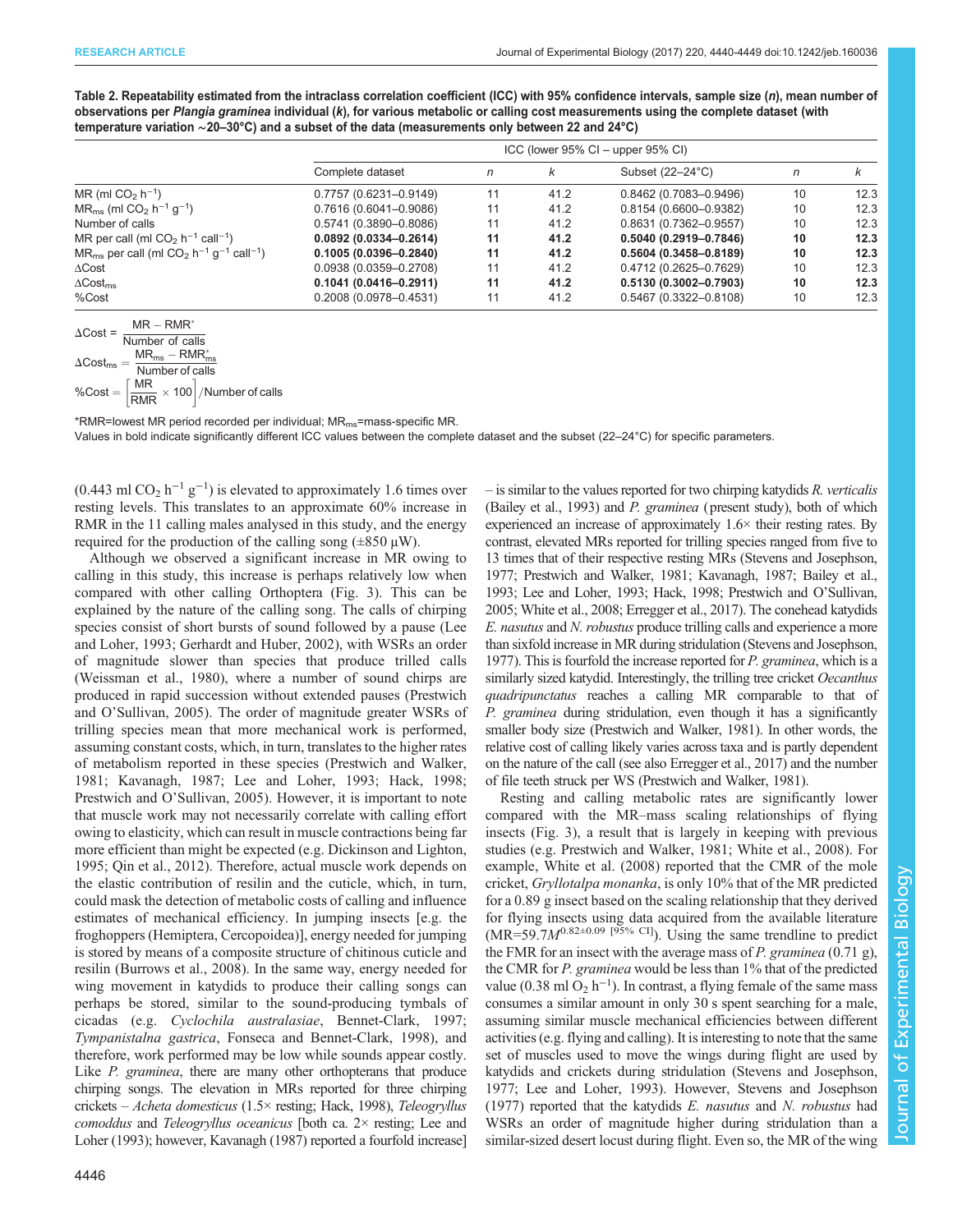muscles for the two katydids was less than in a flying locust. Why, then, is flight so much more expensive than stridulation? [Weis-Fogh](#page-9-0) [\(1964\)](#page-9-0) concluded that the aerodynamic work during flight is three to five times greater than the inertial work, i.e. the work required to accelerate the oscillating wings of a flying locust. This suggests that there are other aspects of flight that add to the overall metabolic cost of flight and likely contribute to this variation.

It is widely accepted that ambient or body temperature affects many aspects of the functional performance of insects, including biochemical and physiological processes [\(Nespolo et al., 2003](#page-9-0); [Terblanche et al., 2007](#page-9-0); [Irlich et al., 2009;](#page-9-0) [Dell et al., 2011](#page-8-0); [Halsey](#page-8-0) [et al., 2015](#page-8-0)). Therefore, an increased MR may be a result of increased temperature and is not necessarily due to activities such as calling. Moreover, it has been shown that calling in itself may also increase the insect's body temperature [\(Heath and Josephson, 1970](#page-8-0); [Stevens and Josephson, 1977](#page-9-0); [Erregger et al., 2017\)](#page-8-0). This is especially true for species that produce trilling calls, where WSRs are high and sound is produced almost continuously [\(Bailey et al.,](#page-8-0) [1993](#page-8-0)). The thoracic temperature of the katydid N. robustus, for example, is 5–15°C higher than that of the environment when producing its trilling calls ([Heath and Josephson, 1970\)](#page-8-0). [Stevens](#page-9-0) [and Josephson \(1977\)](#page-9-0) also reported an average increase of 16.6°C in body temperature of calling N. robustus specimens. These katydids seemingly depend on this heat production in order to achieve greater acoustic power outputs [\(Heath and Josephson, 1970](#page-8-0); [Stevens and](#page-9-0) [Josephson, 1977\)](#page-9-0). Where chirping species are concerned, however, heat production as a result of calling is low and thoracic temperatures typically remain similar to ambient levels ([Bailey](#page-8-0) [et al., 1993](#page-8-0)). In this study, although there was a typical  $Q_{10}$  effect overall, the variation in temperature was relatively small within individuals over each trial and therefore the mean levels remained quite similar between MR and calling cost estimates within individuals.

Although the overall increase in MR with calling was significant for the 11 individuals analysed in this study, there was considerable variation noted among individuals. The total number of calls produced per individual ranged from nine to 1350, and the percentage increase in RMR ranged from 5 to almost 155% [\(Table 1\)](#page-4-0). In addition to temperature, body mass is another immediate determinant of MR in insects (e.g. [Nespolo et al.,](#page-9-0) [2003](#page-9-0); [Chown et al., 2007;](#page-8-0) [Riveros and Enquist, 2011](#page-9-0)), which may have attributed to the variation among individuals in this study. However, the differences in mass in P. graminea were not to such a degree that could explain the level of variation found in MR recorded here. The more plausible explanation for the variation in MR experienced by the males in this study is that some males merely called less actively than others.

Male crickets can facultatively adjust their calling strategy to fit local conditions [\(Hack, 1998](#page-8-0)). According to [Hack \(1998\)](#page-8-0), the relative prevalence of calling and non-calling strategies among conspecific male crickets appears to be mediated by population density. For example, the daily calling durations of individuals in Gryllus campestris field populations vary widely, and males within the same population vary independently of each other ([Rost and](#page-9-0) [Honegger, 1987\)](#page-9-0). Presumably, changes in the social environment or small-scale interactions among individuals, rather than larger-scale changes in the ecological or physical environment [e.g., temperature [\(Walker, 1983](#page-9-0))], which would affect individuals in the same population similarly, give rise to this variation [\(Hack, 1998\)](#page-8-0).

Previous studies on field crickets have indeed shown that increases in local density cause males to abandon calling for a non-calling mate-searching strategy, and to abandon site defence [\(Alexander, 1961](#page-8-0); [French and Cade, 1989](#page-8-0); [Hissmann, 1990](#page-9-0); [Cade](#page-8-0) [and Cade, 1992](#page-8-0)). Although both strategies can occur at high densities, the majority of males in high density environments pursue a non-calling rather than calling strategy (e.g. [Hissmann, 1990\)](#page-9-0). Although katydids are distantly related to crickets and no studies have established whether katydid mating behaviour is similarly affected by population density, it is possible that the density of males kept in vivaria in this study may have caused some of the males to switch to a non-calling strategy and presumably caused some of the variation in calling frequency recorded during the respirometry experiments. This behaviour, however, should be more prevalent in trilling species because a trilling male expends energy at roughly the same rate whether calling or walking and, therefore, would be more prone to switch between the two strategies ([Hack,](#page-8-0) [1998\)](#page-8-0). In contrast, the energy cost differential between calling and walking in chirping species is much greater, making it less beneficial for chirpers to abandon a calling strategy [\(Hack, 1998\)](#page-8-0).

The ICC values reported for MR of P. graminea in this study are within range of what is expected from measurements of other insects over shorter time scales (<24 h) (e.g. [Marais and Chown, 2003](#page-9-0); [Nespolo and Franco, 2007;](#page-9-0) reviewed in [Wolak et al., 2012](#page-9-0)). Under conditions with temperature variation, repeatability of MR and number of calls of P. graminea was high but for some estimates of the cost of calling, repeatability was low ([Table 2](#page-6-0)). However, under conditions where costs were estimated only for a controlled temperature range (22–24°C), repeatability increased significantly. This indicates that repeatability, and costs associated with activities such as calling, are context dependent. Most importantly, estimates of metabolic costs depend on the context in which they are measured and how such costs are expressed. Partly this is an issue of choice of units of measurement (e.g. percentage increase versus absolute increase will naturally yield divergent estimates of cost) but also because a 'snapshot' view of energy costs may be wholly inadequate. Estimates of the cumulative energy cost of calling inferred from the total number of calls and each call's relative costs in our study yielded an entirely different view. From this analysis, individuals with a 'cheap' call spend far more time calling and thus incur a high cumulative cost; individuals with expensive calls spend very little time calling and have low cumulative cost. This is a novel and important demonstration of the value of an energy budget approach to considering the problem of communication and its energetic consequences.

#### APPENDIX

#### Testing for phylogenetic signal

Because we expected more closely related species to behave more similarly (i.e. presence of phylogenetic signal in data; [Blomberg](#page-8-0) [et al., 2003](#page-8-0)), we conducted three analyses to analyse the presence and extent of phylogenetic signal in the data, and to take this signal into account when analysing the relationship of mass to metabolic rate for three insect behaviours: flying, resting and calling.

Three phylogenetic trees were constructed: for flying insects, for resting Orthoptera and for calling Orthoptera [\(Figs S1](http://jeb.biologists.org/lookup/doi/10.1242/jeb.160036.supplemental)–[S3](http://jeb.biologists.org/lookup/doi/10.1242/jeb.160036.supplemental)). For flying insects, a tree was constructed using the R package rotl [\(Michonneau et al., 2016](#page-9-0)), which searches the Open Tree of Life for taxa and constructs a tree with no branch lengths. Both Orthoptera phylogenies were constructed manually in Newick format according to phylogenetic relationships among subfamilies as published in [Song et al. \(2015\)](#page-9-0) and [Chintauan-Marquier et al. \(2016\)](#page-8-0) and drawn in figtree [\(http://tree.bio.ed.ac.uk/software/figtree/\)](http://tree.bio.ed.ac.uk/software/figtree/). In order for the trees to be usable in PGLS analyses, node labels were added and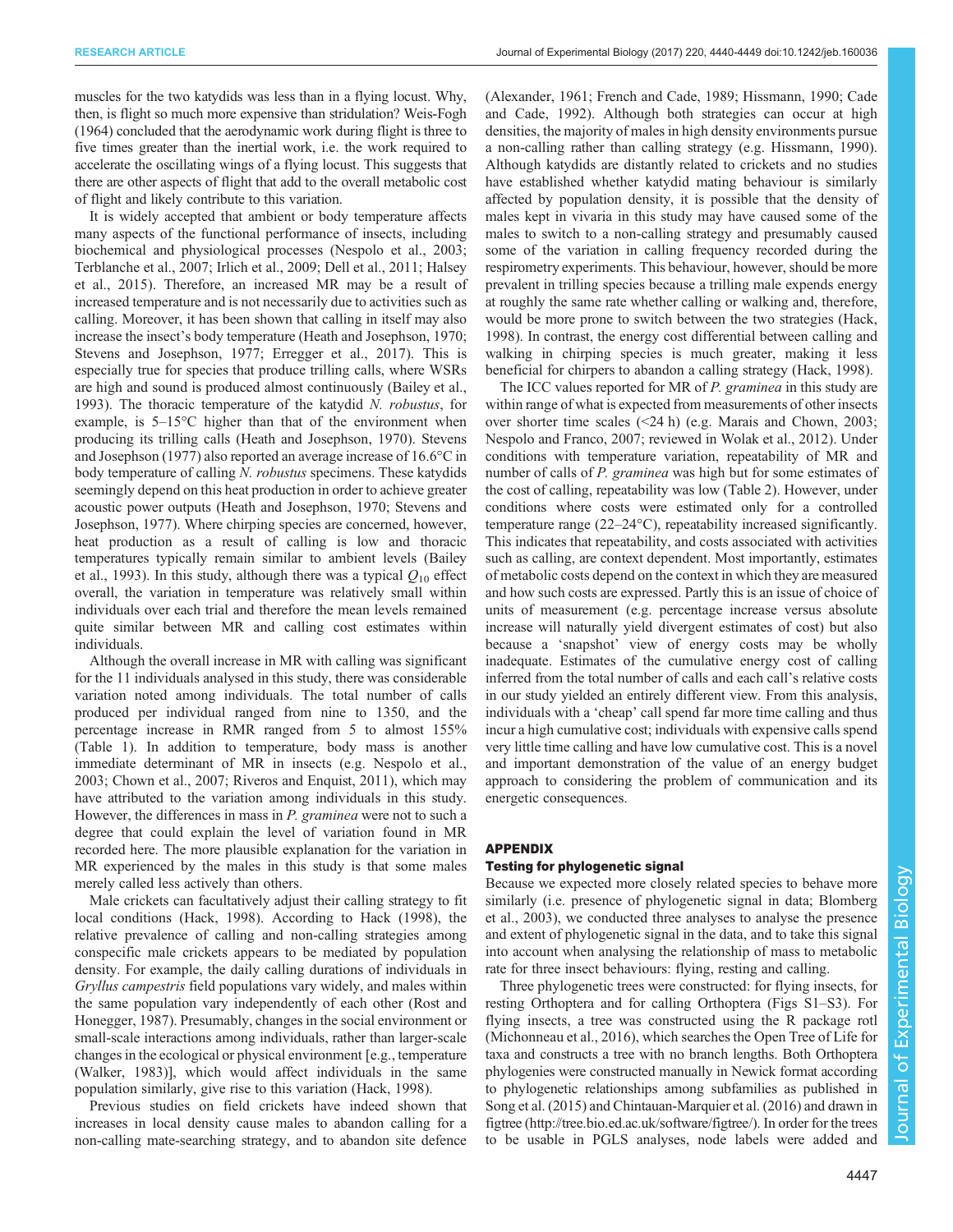<span id="page-8-0"></span>polytomies were resolved randomly to dichotomies using the ape package in R ([Paradis et al., 2004\)](#page-9-0). Owing to the absence of available information for most species, branch lengths were uniformly set to 1.00 manually for all trees.

In order to test for strength of phylogenetic signal, two metrics were calculated. Blomberg's K was estimated for log metabolic rate of each group of species using the function Kcalc in the picante package in R [\(Kembel et al., 2010](#page-9-0)). K close to 0 indicates no phylogenetic signal, K approaching 1 indicates a trait signal as would be expected under Brownian motion, and  $K>1$  indicates a strong phylogenetic signal in the trait (Blomberg et al., 2003; Erregger et al., 2017). Pagel's  $\lambda$  was estimated in the R package caper ([www.R-project.org/package=caper\)](http://www.R-project.org/package=caper). The  $\lambda$  value ranges from 0 to 1, with the closer the value to 1, the stronger the phylogenetic signal ([Pagel, 1999](#page-9-0)).

PGLS analysis was run in the package caper, using the function pgls. The relationship of log metabolic rate (response variable) to log mass (explanatory) was modelled for each of the three insect behaviours and species groups. The K-value was read in as the calculated value from Kcalc. For each of the three behaviours, an OLS which did not take phylogenetic signal into account was compared with PGLS using Akaike's information criterion (AIC). The lower the AIC value, the better the performance of the tested model (Burnham and Anderson, 2002).

#### Results

The relationship of metabolic rate to body mass had a relatively strong phylogenetic signal for flying insects  $(\lambda=0.953)$  which approached Brownian motion  $(K=0.635)$ . For these species, PGLS performed better than OLS, indicating it is important to take phylogenetic signal into account [\(Table S2](http://jeb.biologists.org/lookup/doi/10.1242/jeb.160036.supplemental), [Fig. S4\)](http://jeb.biologists.org/lookup/doi/10.1242/jeb.160036.supplemental).

For resting and calling Orthoptera, there was no phylogenetic signal in the relationship of metabolic rate to mass  $(\lambda=0.000,$  $K_{\text{resting}}$ =0.301,  $K_{\text{calling}}$ =0.500). For both groups of insects, OLS performed better than PGLS, indicating no need to take phylogenetic signal into account [\(Table S2](http://jeb.biologists.org/lookup/doi/10.1242/jeb.160036.supplemental), [Fig. S4](http://jeb.biologists.org/lookup/doi/10.1242/jeb.160036.supplemental)).

#### Acknowledgements

We are grateful to wine estates in the Stellenbosch region who granted us access to their vineyards for collection of katydids. We are grateful to the referees for constructive input that greatly improved the manuscript.

#### Competing interests

The authors declare no competing or financial interests.

#### Author contributions

Conceptualization: P.B.C.G., J.S.T.; Methodology: M.D., P.B.C.G., J.S.T.; Software: P.B.C.G., P.A., J.S.T.; Validation: J.S.T.; Formal analysis: M.D., P.B.C.G., C.S.B., J.S.T.; Investigation: M.D., N.E., J.S.T.; Resources: P.B.C.G., C.S.B., P.A., J.S.T.; Data curation: M.D., N.E.; Writing - original draft: M.D., J.S.T.; Writing - review & editing: P.B.C.G., N.E., C.S.B., P.A.; Visualization: J.S.T.; Supervision: J.S.T.; Project administration: J.S.T.; Funding acquisition: P.A., J.S.T.

#### Funding

J.S.T. is supported by the National Research Foundation through the Incentive Funding for Rated researchers (IFR) scheme. M.D. was supported by a Winetech (Wine Industry Network of Expertise and Technology) bursary. Funding was provided by the National Research Foundation (NRF) and Centre of Invasion Biology (CIB) to J.S.T. P.A. was supported by Winetech for running costs of the project.

#### Data availability

Raw data are available from the authors upon request.

#### Supplementary information

Supplementary information available online at <http://jeb.biologists.org/lookup/doi/10.1242/jeb.160036.supplemental>

- Alexander, R. D. [\(1961\). Aggressiveness, territoriality, and sexual behaviour in field](http://dx.doi.org/10.1163/156853961X00042) [crickets \(Orthoptera: Gryllidae\).](http://dx.doi.org/10.1163/156853961X00042) Behaviour 17, 130-223.
- Arak, A. (1983). Male-male competition and mate choice in anuran amphibians. In Mate Choice (ed. P. Bateson), pp. 181-210. Cambridge: Cambridge University Press.
- Bailey, W. (1991). Acoustic Behaviour of Insects. An Evolutionary Perspective. London: Chapman and Hall.
- Bailey, W., Withers, P., Endersby, M. and Gaull, K. (1993). The energetic cost of calling in the bushcricket Requena verticalis (Orthoptera: Tettigoniidae: Listroscelidinae). J. Exp. Biol. 178, 21-37.
- Bennet-Clark, H. C. (1997). Tymbal mechanics and the control of song frequency in the cicada Cyclochila australasiae. J. Exp. Biol. 200, 1681-1694.
- Bennet-Clark, H. C. [\(1998\). Size and scale effects as constraints in insect sound](http://dx.doi.org/10.1098/rstb.1998.0219) communication. [Philos. Trans. R. Soc. Lon., B Biol. Sci.](http://dx.doi.org/10.1098/rstb.1998.0219) 353, 407-419.
- [Blomberg, S. P., Garland, T., Jr and Ives, A. R.](http://dx.doi.org/10.1111/j.0014-3820.2003.tb00285.x) (2003). Testing for phyolgenetic [signal in comparative data: behavioral traits are more labile.](http://dx.doi.org/10.1111/j.0014-3820.2003.tb00285.x) Evolution 57, [717-745.](http://dx.doi.org/10.1111/j.0014-3820.2003.tb00285.x)
- Burnham, K. P. and Anderson, D. R. (2002). Model Selection and Multimodel Inference. New York: Springer.
- [Burrows, M., Shaw, S. R. and Sutton, G. P.](http://dx.doi.org/10.1186/1741-7007-6-41) (2008). Resilin and chitinous cuticle [form a composite structure for energy storage in jumping by froghopper insects.](http://dx.doi.org/10.1186/1741-7007-6-41) [BMC Biol.](http://dx.doi.org/10.1186/1741-7007-6-41) 6, 41.
- Cade, W. H. and Cade, E. S. [\(1992\). Male mating success, calling and searching](http://dx.doi.org/10.1016/S0003-3472(05)80070-3) [behaviour at high and low densities in the field cricket,](http://dx.doi.org/10.1016/S0003-3472(05)80070-3) Gryllus integer. Anim. Behav. 43[, 49-56.](http://dx.doi.org/10.1016/S0003-3472(05)80070-3)
- Calow, P. [\(1979\). The cost of reproduction](http://dx.doi.org/10.1111/j.1469-185X.1979.tb00866.x) a physiological approach. Biol. Rev. 54[, 23-40.](http://dx.doi.org/10.1111/j.1469-185X.1979.tb00866.x)
- Charif, R., Strickman, L. and Waack, A. (2010). Raven Pro 1.4 User's Manual. Ithaca, NY: The Cornell Lab of Ornithology.
- [Chintauan-Marquier, I. C., Lengendre, F., Hugel, S., Robillard, T., Grandcolas,](http://dx.doi.org/10.1111/cla.12114) [P., Nel, A., Zuccon, D. and Desutter-Grandcolas, L.](http://dx.doi.org/10.1111/cla.12114) (2016). Laying the [foundations of evolutionary and systematic studies in crickets \(Insecta,](http://dx.doi.org/10.1111/cla.12114) [Orthoptera\): a multilocus phylogenetic analysis.](http://dx.doi.org/10.1111/cla.12114) Cladistics 32, 54-81.
- [Chown, S. L., Marais, E., Terblanche, J. S., Klok, C. J., Lighton, J. R. B. and](http://dx.doi.org/10.1111/j.1365-2435.2007.01245.x) Blackburn, T. M. [\(2007\). Scaling of insect metabolic rate is inconsistent with the](http://dx.doi.org/10.1111/j.1365-2435.2007.01245.x) [nutrient supply network model.](http://dx.doi.org/10.1111/j.1365-2435.2007.01245.x) Funct. Ecol. 21, 282-290.
- [Cooper, C. E. and Withers, P. C.](http://dx.doi.org/10.1007/s00360-006-0085-8) (2006). Numbats and aardwolves how low is [low? A re-affirmation of the need for statistical rigour in evaluating regression](http://dx.doi.org/10.1007/s00360-006-0085-8) predictions. [J. Comp. Physiol. B.](http://dx.doi.org/10.1007/s00360-006-0085-8) 176, 623-629.
- Counter, S. A. [\(1977\). Bioacoustics and neurobiology of communication in the](http://dx.doi.org/10.1016/0022-1910(77)90127-5) tettigoniid [Neoconocephalus robustus](http://dx.doi.org/10.1016/0022-1910(77)90127-5). J. Insect Physiol. 23, 993-1008.
- [Dickinson, M. H. and Lighton, J. R. B.](http://dx.doi.org/10.1126/science.7701346) (1995). Muscle efficiency and elastic [storage in the flight motor of](http://dx.doi.org/10.1126/science.7701346) Drosophila. Science 268, 87-90.
- [Dell, A. I., Pawar, S. and Savage, V. M.](http://dx.doi.org/10.1073/pnas.1015178108) (2011). Systematic variation in the [temperature dependence of physiological and ecological traits.](http://dx.doi.org/10.1073/pnas.1015178108) Proc. Natl. Acad. Sci. USA 108[, 10519-10596.](http://dx.doi.org/10.1073/pnas.1015178108)
- Erregger, B., Kovac, H., Stabentheiner, A., Hartbauer, M., Römer, H. and Schmidt, A. K. D. [\(2017\). Cranking up the heat: relationships between](http://dx.doi.org/10.1242/jeb.155846) [energetically costly song features and the increase in thorax temperature in](http://dx.doi.org/10.1242/jeb.155846) [male crickets and katydids.](http://dx.doi.org/10.1242/jeb.155846) J. Exp. Biol. 220, 2635-2644.
- Fonseca, P. J. and Bennet-Clark, H. C. (1998). Asymmetry of tymbal action and structure in a cicada: a possible role in the production of complex songs. J. Exp. Biol. 201, 717-730.
- French, B. W. and Cade, W. H. [\(1989\). Sexual selection at varying population](http://dx.doi.org/10.1007/BF01053621) [densities in male field crickets,](http://dx.doi.org/10.1007/BF01053621) Gryllus veletis and G. pennsylvanicus. J. Insect Behav. 2[, 105-121.](http://dx.doi.org/10.1007/BF01053621)
- Gerhardt, C. and Huber, F. (2002). Acoustic Communication in Insects and Anurans: Common Problems and Diverse Solutions. Chicago, IL: The University of Chicago Press.
- Greenfield, M. (1997). Acoustic communication in Orthoptera. In The Bionomics of Grasshoppers, Katydids and their Kin (ed. S. Gangwere, M. Muralirangan and M. Muralirangan), pp. 197-230. Oxford: CAB International.
- Hack, M. A. [\(1998\). The energetics of male mating strategies in field crickets](http://dx.doi.org/10.1023/A:1020864111073) [\(Orthoptera: Gryllinae: Gryllidae\).](http://dx.doi.org/10.1023/A:1020864111073) J. Insect Behav. 11, 853-867.
- [Halsey, L. G., Matthews, P. G. D., Rezende, E. L., Chauvaud, L. and Robson,](http://dx.doi.org/10.1007/s00442-014-3190-5) A. A. [\(2015\). The interactions between temperature and activity levels in driving](http://dx.doi.org/10.1007/s00442-014-3190-5) [metabolic rate: theory, with empirical validation from contrasting ectotherms.](http://dx.doi.org/10.1007/s00442-014-3190-5) Oecologia 177[, 1117-1129.](http://dx.doi.org/10.1007/s00442-014-3190-5)
- Heath, J. and Josephson, R. [\(1970\). Body temperature and singing in the katydid,](http://dx.doi.org/10.2307/1540212) [Neoconocephalus robustus](http://dx.doi.org/10.2307/1540212) (Orthoptera, Tettigoniidae). Biol. Bull. 138, 272-285.
- Heller, K. (1990). Evolution of song pattern in east Mediterranean Phaneropterinae: Constraints by the communication system. In The Tettigoniidae: Biology, Systematics and Evolution (ed. W. Bailey and D. Rentz), pp. 130-152. Berlin: Springer Verlag.
- Heller, K.-G. and von Helversen, D. [\(1993\). Calling behaviour in bushcrickets of](http://dx.doi.org/10.1007/BF01048117) the genus Poecilimon [with differing communication systems \(Orthoptera:](http://dx.doi.org/10.1007/BF01048117) [Tettigonioidea, Phaneropteridae\).](http://dx.doi.org/10.1007/BF01048117) J. Ins. Behav. 6, 361-377.
- Hemp, C., Heller, K.-G., Warchałowska-Ś [liwa, E., Grzywacz, B. and Hemp, A.](http://dx.doi.org/10.1007/s13127-015-0216-8) (2015). Review of the Plangia graminea [\(Serville\) complex and the description](http://dx.doi.org/10.1007/s13127-015-0216-8)